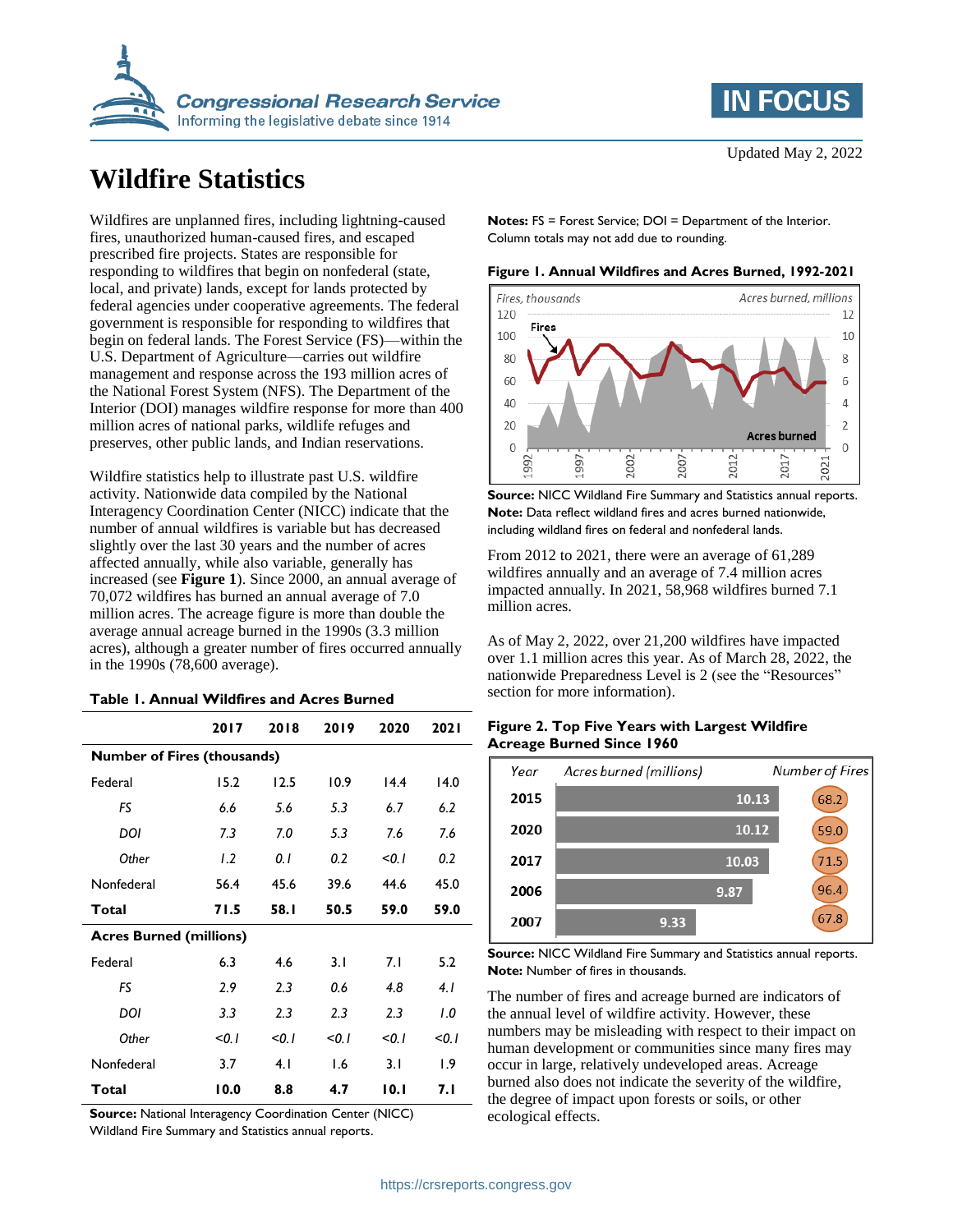Most wildfires are human-caused (89% on average from 2017 to 2021), although the wildfires caused by lightning tend to be slightly larger and burn more acreage (52% of the average acreage burned from 2017 to 2021 was ignited by lightning).

In 2021, 73% of the nationwide acreage burned by wildfires was on federal lands (5.2 million acres; **[Table 1](#page-0-1)**). The other 27% of the acreage burned was on state, local, or privately owned lands. Fires on these lands (44,960) accounted for 76% of total fires. Of the federal acreage burned nationwide in 2021, 79% (4.1 million acres) burned on FS land and 19% (1.0 million acres) burned on DOI land (**[Figure 3](#page-1-1)**).

<span id="page-1-1"></span>





More wildfires occur in the East (including the central states), but the wildfires in the West are larger and burn more acreage (including Alaska, Arizona, California, Colorado, Idaho, Montana, New Mexico, Nevada, Oregon, Utah, Washington, and Wyoming). In 2021, just over 23,000 wildfires burned approximately 6.2 million acres in the West, compared with the over 35,000 fires that burned just under 1.0 million acres in the East. In the East (where there is less federal acreage), most of the fires occur on nonfederal lands, whereas in the West most of the fires occur on federal lands (see **[Figure 4](#page-1-2)**). In 2021, 73% (0.7 million acres) of the acreage burned in the East was on nonfederal land, whereas 80% (4.9 million acres) of the acreage burned in the West was on federal land.

<span id="page-1-2"></span>



**Source:** NICC Wildland Fire Summary and Statistics annual reports. **Notes:** West: AK, AZ, CA, CO, ID, HI, MT, NM, NV, OR, UT, WA, and WY. East: All other states, including Puerto Rico.

# <span id="page-1-0"></span>**Resources**

Another metric useful for assessing wildfire activity is the extent that resources—personnel, equipment—are engaged in wildfire suppression. A proxy for resource commitments is the nationwide Preparedness Level (PL) scale, which ranges from 1 (lowest) to 5 (highest). The higher PLs indicate significant commitment of shared resources. In 2021, the PL was at the highest level for 68 days, the longest since at least 2000.

### **Wildfire Damages**

Although wildfires may have a beneficial impact on ecological resources, wildfires also may have devastating impacts, especially for communities affected by wildfire activity. Therefore, statistics showing the level of destruction a wildfire causes can provide useful metrics, such as acres burned or impacted, lives lost (firefighters and civilians), and structures (residential, commercial, and other) destroyed. In 2021, nearly 6,000 structures were burned in wildfires, the majority of which occurred in California (see **[Table 2](#page-1-3)**).

#### <span id="page-1-3"></span>**Table 2. Loss Statistics**

|                          | 2018   | 2019 | 2020   | <b>2021</b> |
|--------------------------|--------|------|--------|-------------|
| <b>Structures Burned</b> | 25,790 | 963  | 17.904 | 5.972       |
| % Residences             | 70%    | 46%  | 54%    | 60%         |

**Source:** NICC Wildland Fire Summary and Statistics annual reports.

#### **Conflagrations**

Of the 1.5 million wildfires that have occurred since 2000, 237 exceeded 100,000 acres burned and 15 exceeded 500,000 acres burned. Only a small fraction of wildfires become catastrophic, and a small percentage of fires accounts for the vast majority of acres burned. For example, only about 1% of wildfires become conflagrations—raging, destructive fires—but predicting which fires will "blow up" into conflagrations is challenging and depends on a multitude of factors, such as weather and geography. In 2021, 2% of wildfires were classified as large or significant (943); 38 exceeded 40,000 acres in size; and 13 exceeded 100,000 acres. In context, there were slightly more large or significant wildfires in 2020 (999), but even more in 2017 (1,409). There have been 1,065 large or significant fires annually on average from 2017 through 2021.

# **Issues for Congress**

Issues for Congress include the strategies and resources used for wildfire prevention, mitigation, and management, and the impact of wildfires on both the quality of life and the economies of communities surrounding wildfire activity. Other issues relate to post-wildfire recovery and site restoration. Congress also considers the total federal cost of wildfire management, including the cost of suppression operations; these costs vary annually and are difficult to predict.

#### For more information, see

- CRS In Focus IF10732, Federal Assistance for Wildfire Response and Recovery, and
- CRS Report R40884, *Wildfires: CRS Experts*.